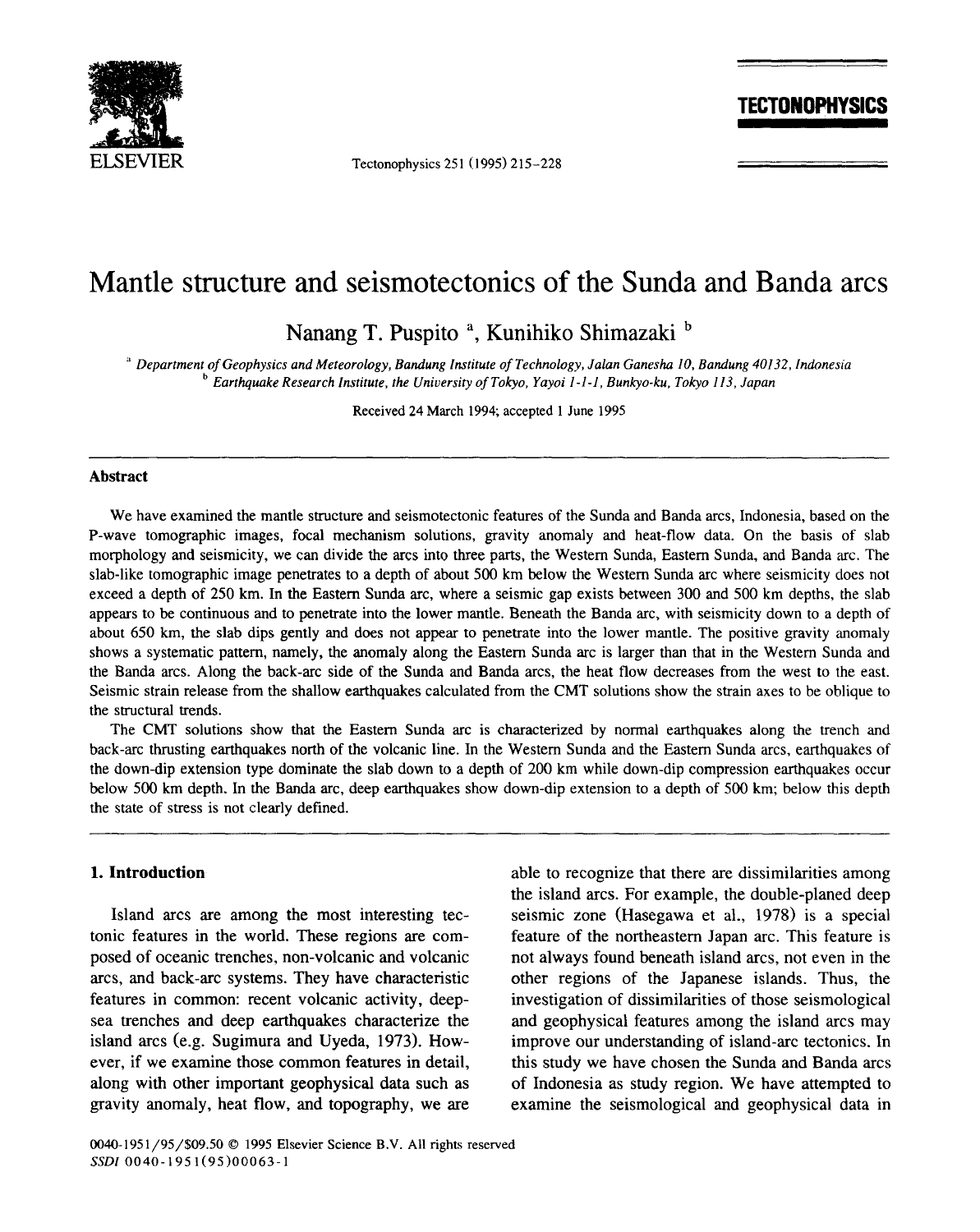detail and discuss their possible correlation with problematic tectonic features of the region.

The Sunda and Banda arcs of Indonesia (Fig. 1) provide various modem examples of convergent processes and products that have made the region one of the best sites for seismotectonic studies of island arcs. The arcs are considered as products of the great Burma-Banda subduction system (Hamilton, 1979, 1989), where the convergence of the southeastern block of the Eurasian and Indian-Australian plate is taking place. The Sunda arc, extending westward from Sumba passing along Java and Sumatra to the Andaman Islands, is considered to be an active continental margin or continental arc (Uyeda and Kanamori, 1979). Along the arc, the Indian oceanic plate is being subducted beneath the Eurasian plate. The seismic activity west of the Sunda strait (which separates Sumatra from Java) does not exceed a depth of 250 km. In the east of the strait, the maximum depth reaches about 650 km with a gap of seismicity between 300 and 500 km (Fitch and Mol-

nar, 1970; Newcomb and McCann, 1987). The Banda arc extends eastward from Sumba passing along Tanimbar Islands. In the Banda Sea region, the arc curves sharply counterclockwise to a westward trend in the north through Buru Island. The southern limb of the arc is the place of collision between the northward moving Australian continental plate and the southeastemmost part of the Eurasian plate. Beneath the southern limb of the arc, the seismic zone dips northward to a depth of about 650 km. In the east, the seismic zone curves to define a basin-shaped zone that plunges gently westward (Cardwell and Isacks, 1978).

We divide the Sunda and Banda arcs into three regions based on differences in seismicity and slab morphology (Puspito et al., 1993), i.e. the Western Sunda, Eastern Sunda, and the Banda arcs (Fig. 2 shows the three regions). For each region we present a cross-section of P-wave velocity, earthquake distribution, compression  $(P)$  and tension  $(T)$  axes of focal mechanism solution, gravity anomaly, topogra-



### **PLATE BOUNDARIES**

Fig. 1. Tectonic map of the Sunda and Banda arcs, Indonesia. Triangles denote active volcanoes. The large arrows indicate the direction of plate motions relative to the Eurasian plate. *BR* = Buru; *CTB TR* = Cotabato trench; *HLM* = Halmahera arc; *MCZ* = Molucca Collision Zone; *MDN* = Mindanao; *MLC SEA* = Molucca Sea; *MN TR* = Manila trench; *NG TR* = Negros trench; *NGN TR* = New Guinea trench; *NS TR* = North Sulawesi trench; *SGH* = Sangihe arc; *SR* = Seram (adopted from Puspito et al., 1993).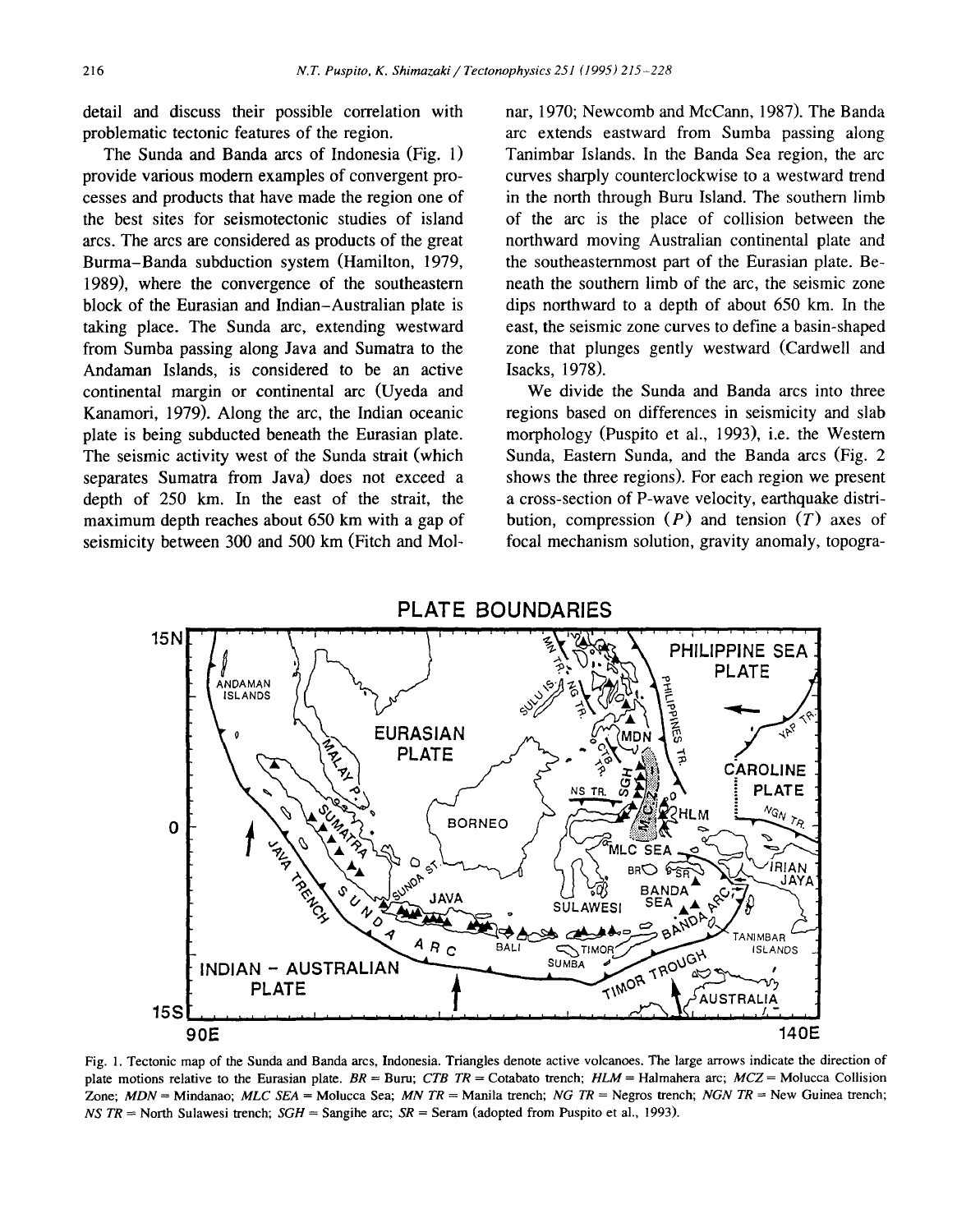phy, and heat-flow data. The cross-sections are roughly perpendicular to the structural trends (Fig. 2). We have examined the detailed seismotectonic features of the arcs on the basis of these cross-sections. In order to clarify the characteristics of the arcs, we also discuss the tectonic implications.

### **2. Data**

We have adopted the three-dimensional P-wave velocity structure from the seismic tomography work of Puspito et al. (1993), who obtained the P-wave tomographic image by using the ARTB (Algebraic Reconstruction Technique of Bayesian type) method originally developed by Hirahara (1988). They employed a dataset of 118,203 P-wave traveltimes of local and teleseismic earthquakes taken from the ISC (International Seismological Center). The P-wave tomographic image is presented in term of the slowness perturbation with respect to the velocity model of Herrin (1968).

We have compiled the focal mechanism solutions from the centroid moment tensor (CMT) solutions obtained by the Harvard group (e.g. Dziewonski and Woodhouse, 1983) and selected the solutions that have small values of non-double couple component (e.g. Kawakatsu, 1991). We have selected the CMT solutions for 321 events that occurred in the period 1977-1991 with magnitudes  $Ms \ge 5.0$ . In addition to the above data, we have determined the CMT solutions based on the algorithm developed by Kawakatsu (1989) for earthquakes that occurred in 1992, and performed the CMT inversion by utilizing the long-period seismic waveform data taken from IRIS (Incorporated Research Institutions for Seismology). We have determined the CMT solutions for 42 events with magnitudes  $Ms \geq 5.0$ . Fig. 3 shows the projected compression  $(P)$  and tension  $(T)$  axes of the CMT solutions for shallow earthquakes that occurred in the period 1977-1992. Fig. 3 shows that in the Eastern Sunda arc, especially along the trench in the south of Bali, the compression  $(P)$  axes appear to be parallel to the structural trend while the



Fig. 2. The three studied regions along the Sunda and Banda arcs of Indonesia, the Western Sunda, Eastern Sunda, and Banda arcs. The division is based on the slab morphology and seismicity. The dotted lines show the proposed boundaries of the three regions. The three solid lines show the cross-sections of Fig. 7. The triangles denote active volcanoes, the contour lines show the bathymetry.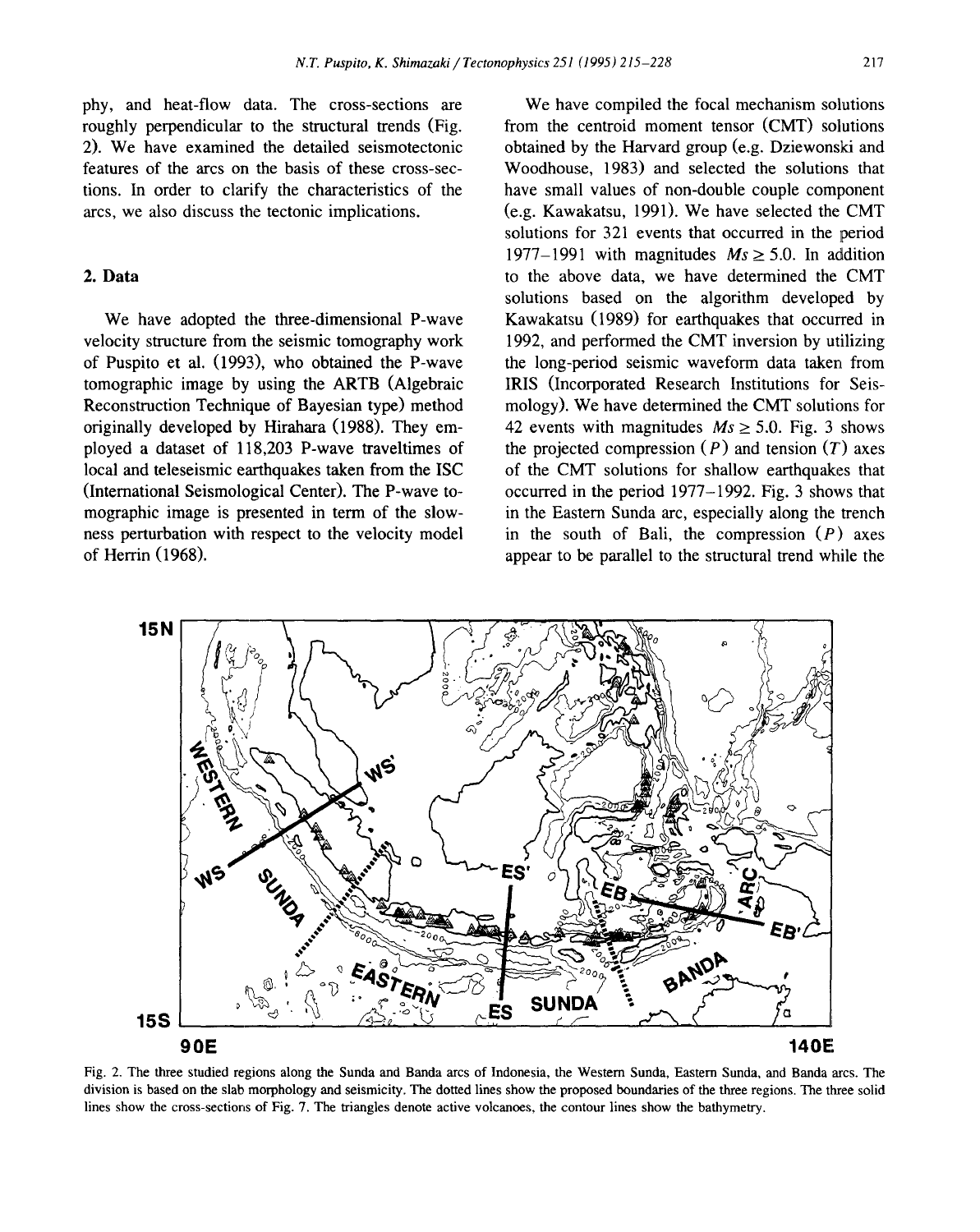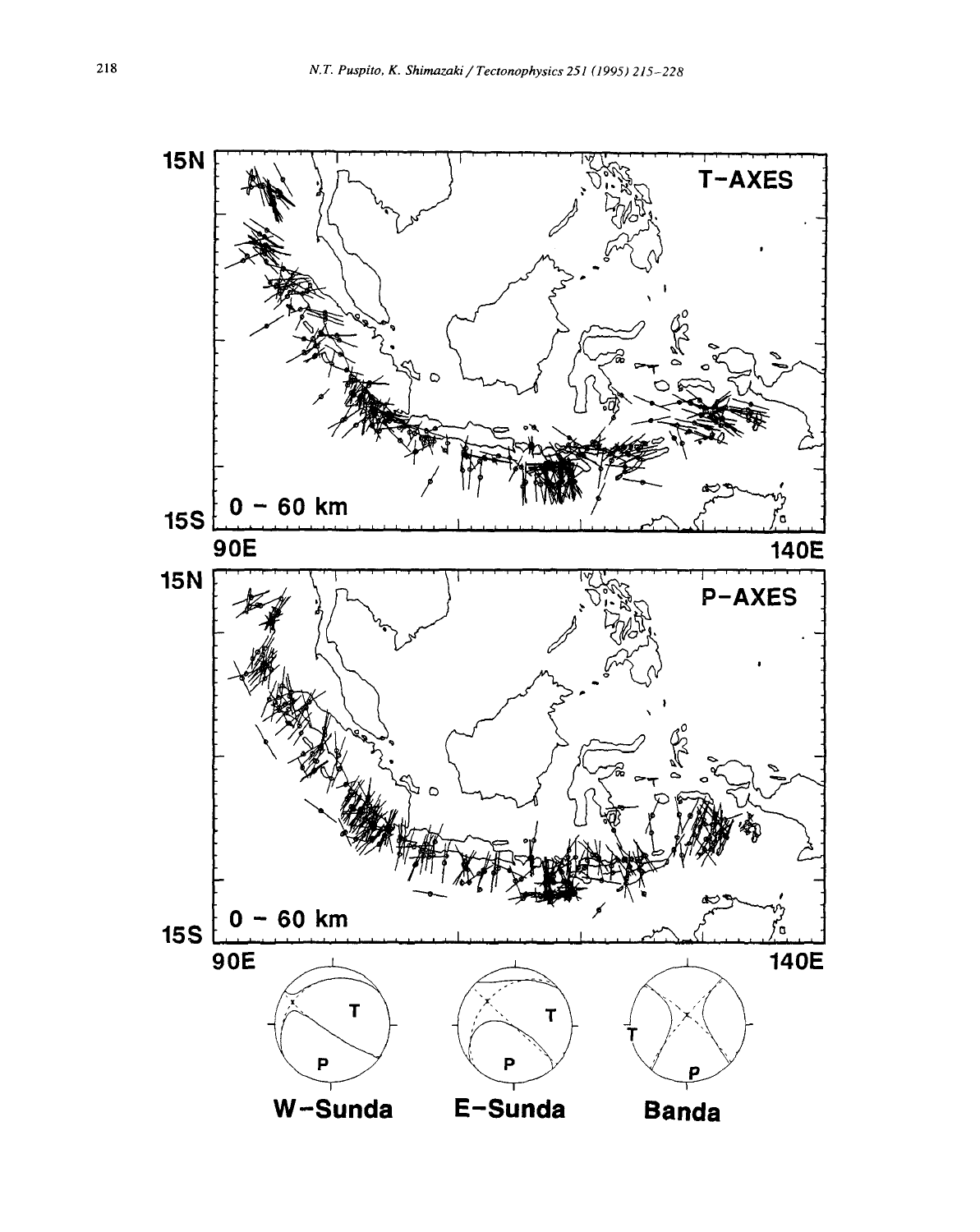tension  $(T)$  axes are perpendicular to this trend. These features represent shallow normal earthquakes within the bending oceanic plate.

In the bottom of Fig. 3 we have also plotted the regional seismic strain of the shallow earthquakes calculated from the CMT solutions for each region. We employed 211 CMT solutions for calculating the regional seismic strain. In this study, the regional seismic strain is an average of all CMT solutions for each region. The calculation is done by averaging all CMT solutions for each region. The regional seismic strain for each region shows that the strain axes are oblique to the structural trends.

We have adopted the regional gravity anomaly data from the work of Haxby et al. (1983). The data consist of the free-air anomaly for the land region and the SEASAT-derived anomaly for the ocean region for every  $5' \times 5'$  point. Haxby and his colleagues digitized the free-air anomaly from the published gravity anomaly map. The SEASAT-derived anomaly is derived from the difference between the SEASAT altimeter measured sea surface and the GEM-10B geoid of NASA. Fig. 4 shows the compiled gravity anomaly data. The gravity anomaly data generally show a pattern that is usually found in island-arc regions. A large negative gravity anomaly is found along the trench axis and a large positive gravity anomaly dominates the coastal areas. The positive gravity anomaly (Fig. 4a) shows a systematic pattern, namely, the anomaly along the Eastern Sunda is larger than that in the Western Sunda and Banda arcs.

We have compiled the heat-flow data from several published data (Bowin et al., 1980; Carvalho et al., 1980; Thamrin, 1985; van Gool et al., 1987; Matsubayashi and Nagao, 1991; Nurusman and Subono, 1992). Most of the heat-flow measurements in the Indonesian region have been conducted in the sedimentary basins where oil-industry activities are concentrated (Nurusman and Subono, 1992). Only very few measurements have been carried out in the deep-sea regions. We then averaged the compiled data for a block size of  $1^{\circ} \times 1^{\circ}$ . Fig. 5 shows the averaged heat-flow map. We have presented the data in their numerical values; in addition, possible contours also have been drawn. The most interesting feature of these data is the characteristic heat-flow distribution along the back-arc sides of the Sunda and Banda arcs. Heat-flow values in the Western Sunda arc range from high to very high, in the Eastern Sunda arc they range from moderate to high, and in the Banda arc from low to moderate values. These features are clearly seen if we plot the original data only along the back-arc sides of the arcs. Fig. 6 shows the original heat-flow data taken along the back-arc sides of the arcs plotted against the longitude of the data location. The plotted data clearly show the heat flow decreasing from the west to the east along the back-arc sides of the Sunda and Banda arCS.

### **3. Features of the cross-sections**

We present cross-sections of seismological and geophysical features for each region along the Sunda and Banda arcs in order to examine the variations in the seismological and geophysical characteristics along the arcs. Fig. 2 shows the cross-section lines. We have plotted all the compiled data, gravity anomaly, heat flow, focal mechanism solution, and the P-wave velocity structure. We have also plotted the calculated gravity anomaly caused by the deep slab. We only calculated the effect of slab below 100 km depth. We approximate the geometry of the deep slab based on the simplified form of the slab-like tomographic features and the distribution of earthquakes. For calculation of the gravity anomaly caused by the deep slab, we assumed a two-dimensional slab. The slab and the mantle both are assumed to be homogeneous bodies. We assumed that the density contrast is 0.06 g/cm between the cold descending slab and its surrounding mantle. This simple calculation is based on the two-dimensional method of Talwani et al. (1959). For the heat-flow data, we have not plotted the averaged values; instead, we

Fig. 3. The projected tension  $(T)$  and compression  $(P)$  axes of the CMT solutions for the shallow events that occurred in the period 1977-1992. The regional seismic strain of the shallow events calculated from the CMT solutions for each region is given in the lower part of the figure.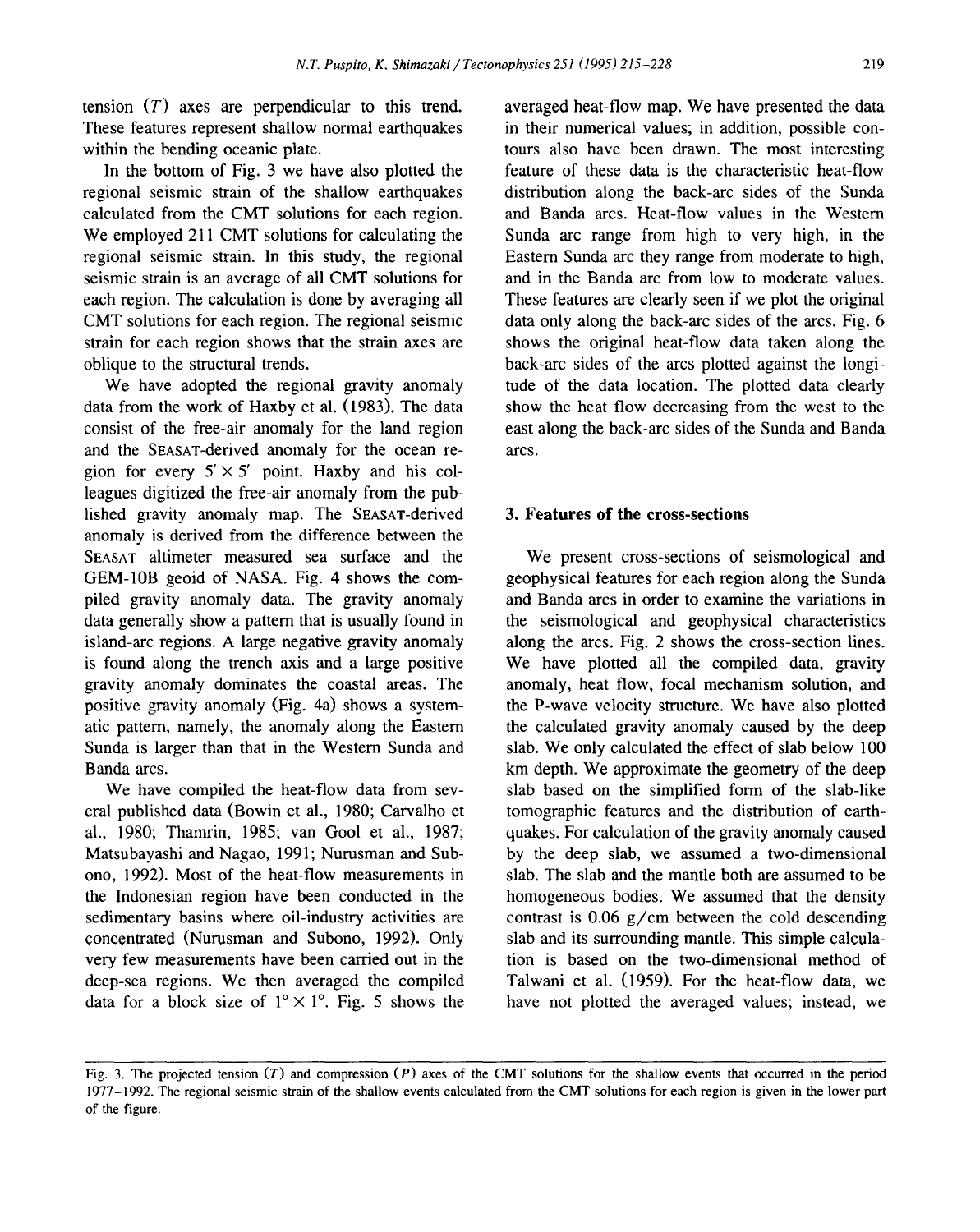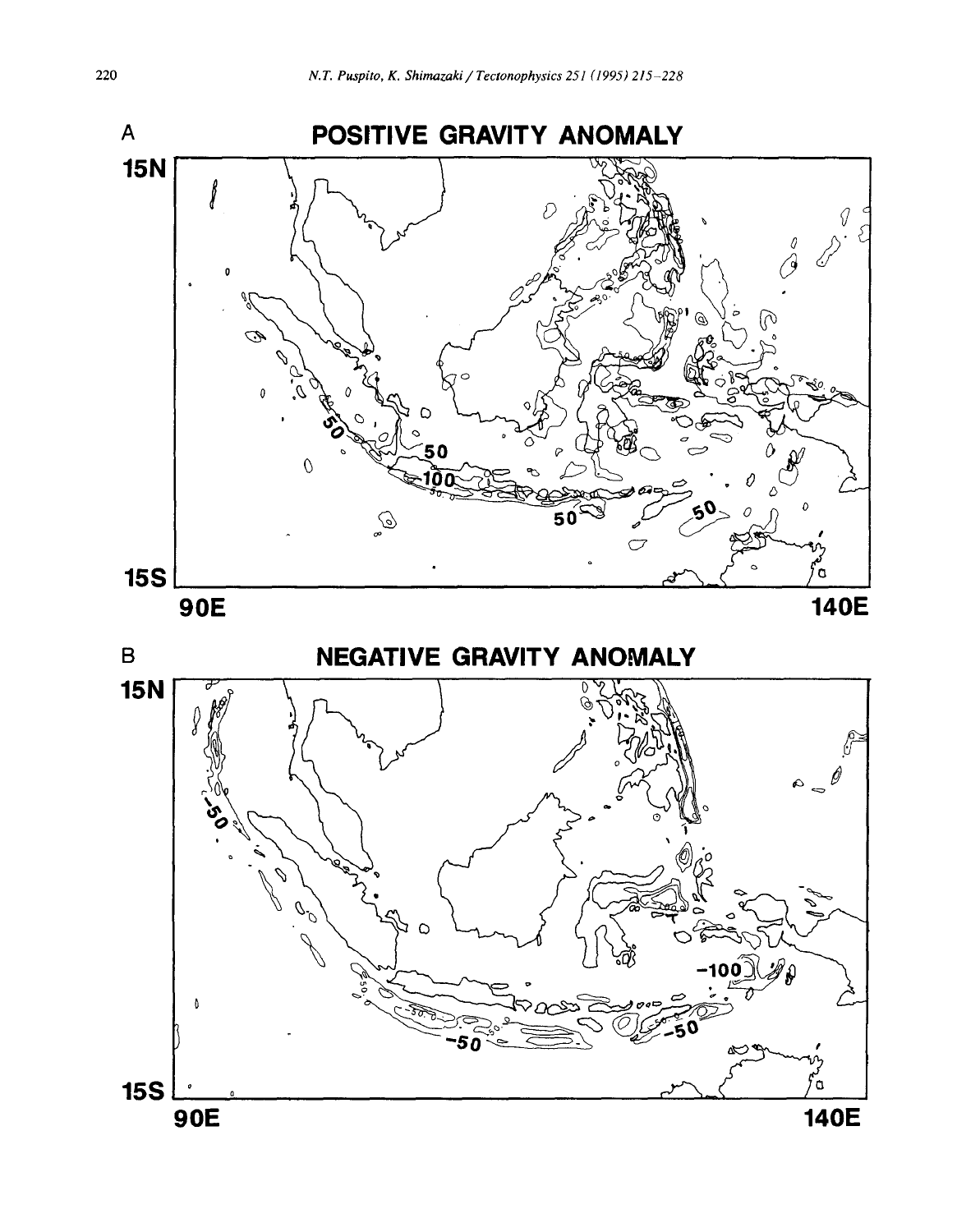## **HEAT FLOW**



Fig. 5. The averaged heat-flow map. The original data are averaged for each  $1^{\circ} \times 1^{\circ}$  block. Heat-flow values are in mW/m<sup>2</sup>. The possible **contour lines are also shown** 

**present the original data. The earthquakes focal mechanism solutions are represented by their pro-** $\phi$  jected compression  $(P)$  and tension  $(T)$  axes. The **P-wave velocity structure is presented in terms of the slowness perturbation with respect to the Herrin velocity model (Puspito et al., 1993). In these crosssections we have also plotted the topography, active and Quaternary volcanoes, and the well-located hypocenters of earthquakes whose focal depth is constrained by pP-P taken from the ISC Bulletins.**  The cross-section widths are  $0.5^{\circ}$  for the gravity anomaly and topography data, 2° for the heat-flow data, and 1<sup>°</sup> for the seismicity and the compression **(P) and tension (T) axes. The cross-sectional features are shown in Fig. 7, (a) for the Western Sunda arc, (b) for the Eastern Sunda arc, and (c) for the** 

**Banda arc. The main features will be described below.** 

### *3.1. The Western Sunda arc*

**The** *WS-WS'* **cross-section (Fig. 7a) passes through the Java trench, Sumatra, and the Malay Peninsula (Fig. 2). The gravity anomaly shows a typical pattern observed in most island-arc regions.**  A large negative anomaly (about  $-60$  mgal) is **found in the trench axis; a large positive anomaly (about 70 mgal) is found near the coast line. The calculated gravity anomaly caused by the deep slab shows a peak of about 170 mgal near the volcanic front. The abundant heat-flow data, mainly provided by oil industries in Sumatra, shows that the heat flow** 

Fig. 4. The gravity anomaly map. The upper part (a) shows the positive gravity anomaly and the lower part (b) shows the negative gravity **anomaly. The contours are in mgal. The data are taken from the work of Haxby et al.** (1983).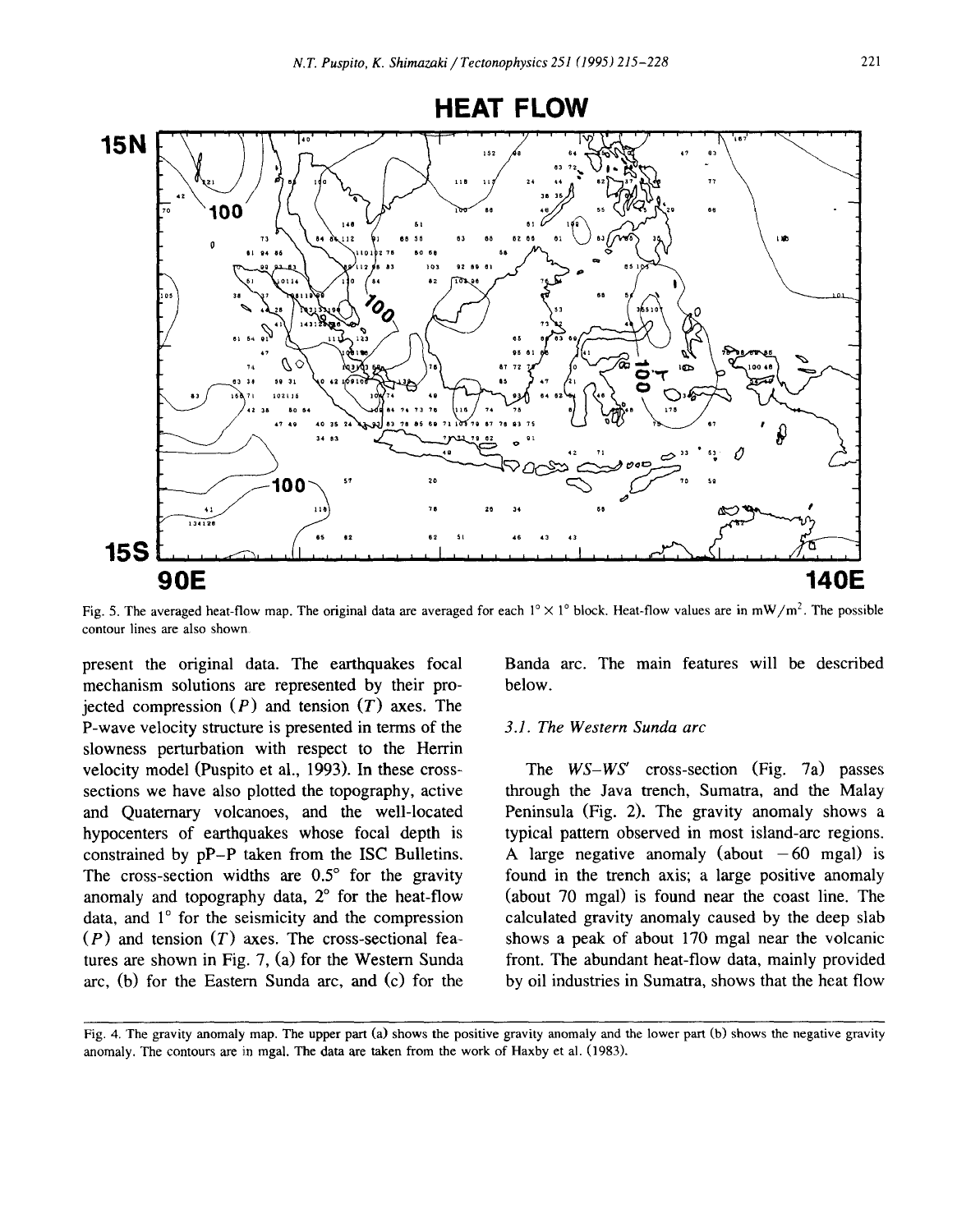

Fig. 6. The heat flow along the back-arc side. The original data are taken along the back-arc side of the Sunda and Banda arcs. The horizontal axis shows the longitude of the original data. The dotted lines shows the proposed boundaries between the Western Sunda, Eastern Sunda, and Banda arcs.

in the back-arc region ranges from high to extremely high, mostly higher than 80 mW/m. In the ocean region, the heat flow varies from low to high. The dip of the seismic zone that does not exceed 250 km depth below Sumatra is about 30°. The obtained P-wave tomographic image shows that the descending slab is well delineated by the slab-like highvelocity zone. The slab-like high-velocity zone agrees well with the distribution of earthquakes. The slab appears to penetrate down to a depth of 500 km, suggesting the existence of aseismic slab below Sumatra. The focal mechanism data indicate that the deep earthquakes are dominated by the down-dip tension type. The shallow strike-slip earthquakes near the volcanic front represent the shallow seismicity associated with the right-lateral Sumatra fault.

### *3.2. The Eastern Sunda arc*

*The ES-ES'* cross-section (Fig. 7b) passes through the Java trench, Bali to the south of Borneo (Fig. 2).

The topography profile clearly shows large topographic features in the oceanic region and the corresponding variations are found in the gravity anomaly profile. Two peaks of large negative gravity anomaly are found. One (about  $-100$  mgal) is located along the trench axis and the other one (about  $-80$  mgal) characterizes the fore-arc basin. Large positive gravity anomaly (reaches about 130 mgal) is found near the coast line where the calculated gravity anomaly caused by deep slab reaches about 200 mgal. The heat flow in the back-arc basin is moderate (about 80 mW/m) while in the ocean region it is low. The seismic zone in this cross-section extends down to a depth of about 650 km but a seismic gap exists in the depth range 300-500 km. The descending slab is clearly delineated by the slab-like high-velocity zone. The slab-like high-velocity zone can be traced down to the lower mantle. The earthquake focal mechanism solutions indicate down-dip tension type for the intermediate-depth earthquakes, while the deep earthquakes are dominated by down-dip compression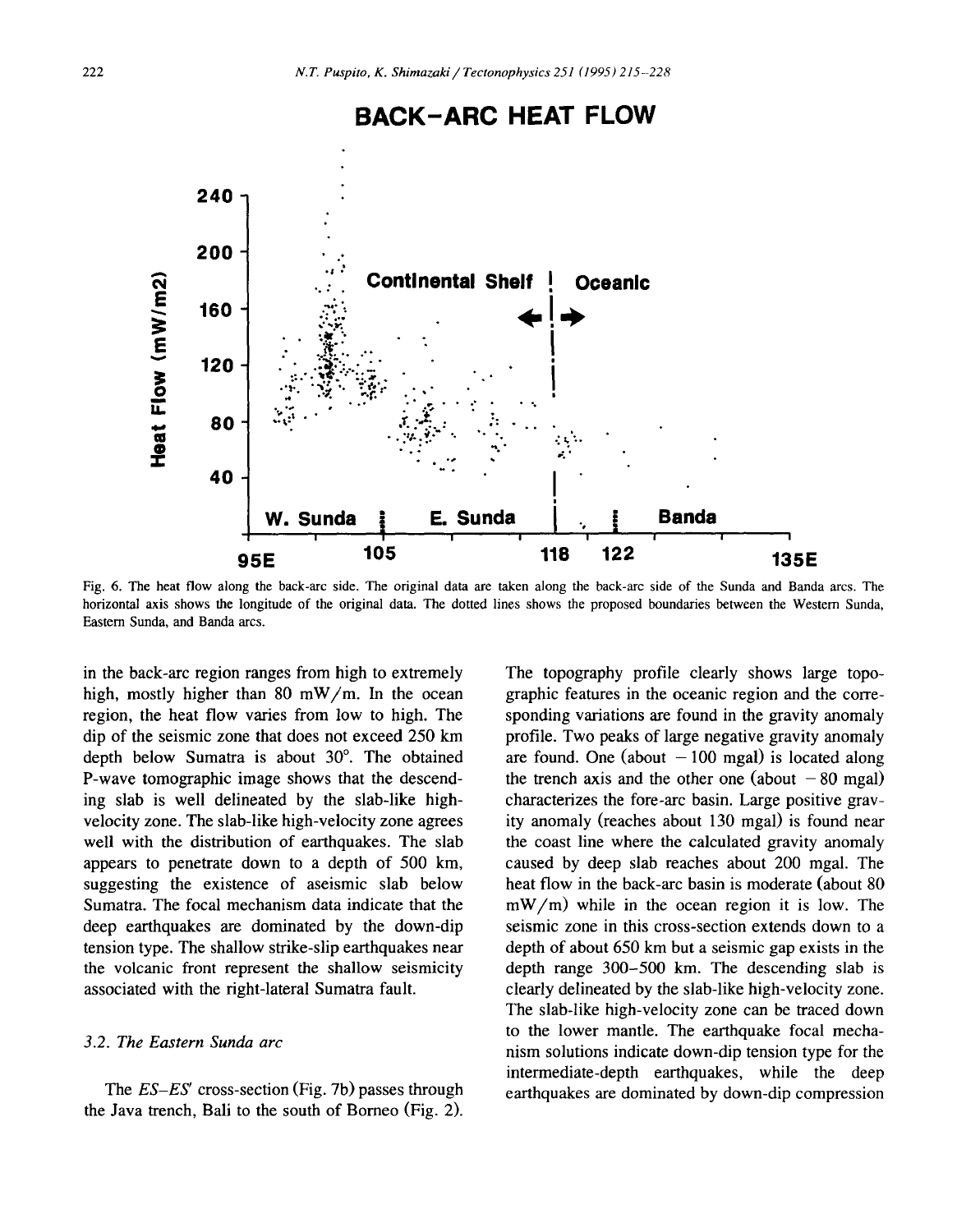

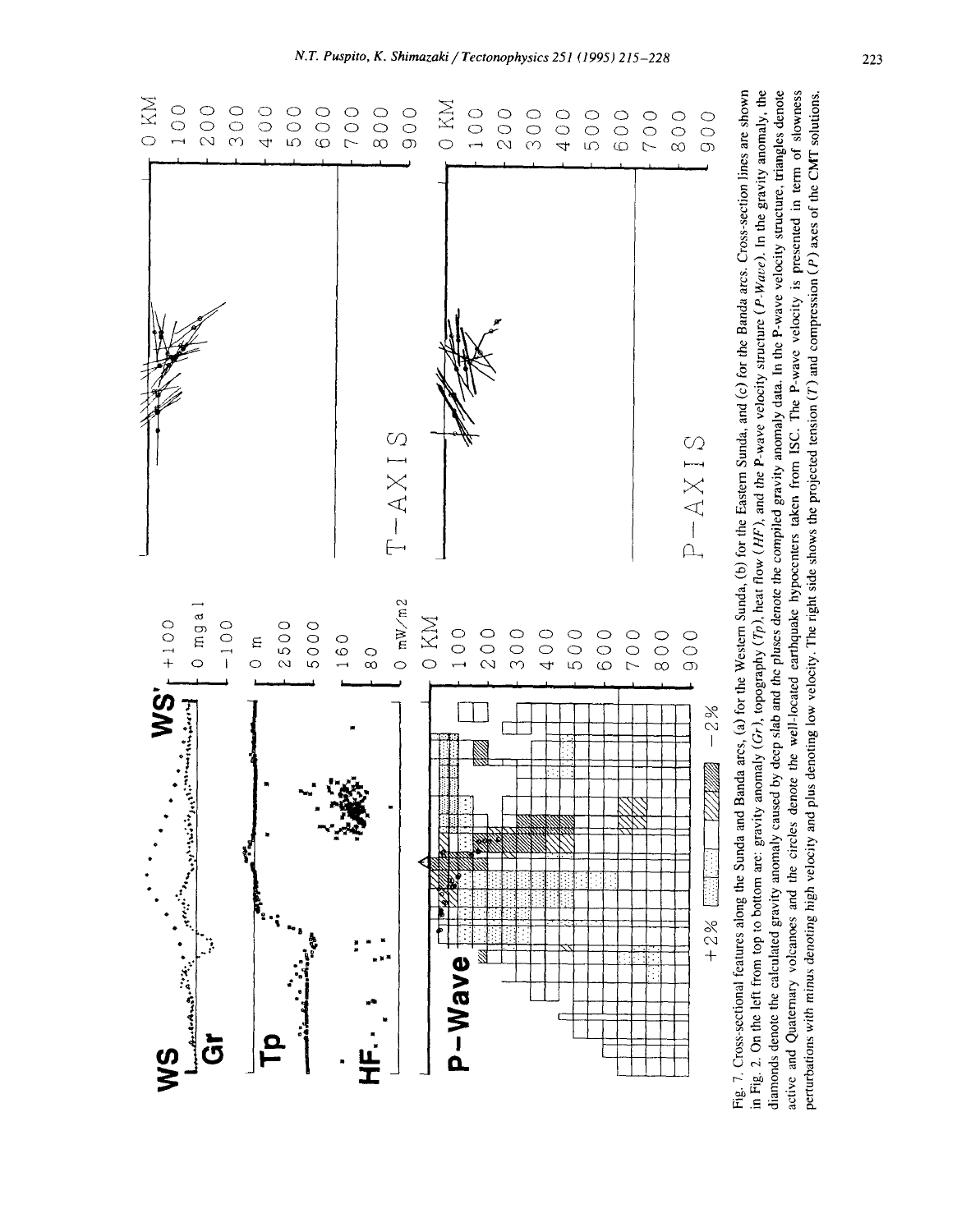

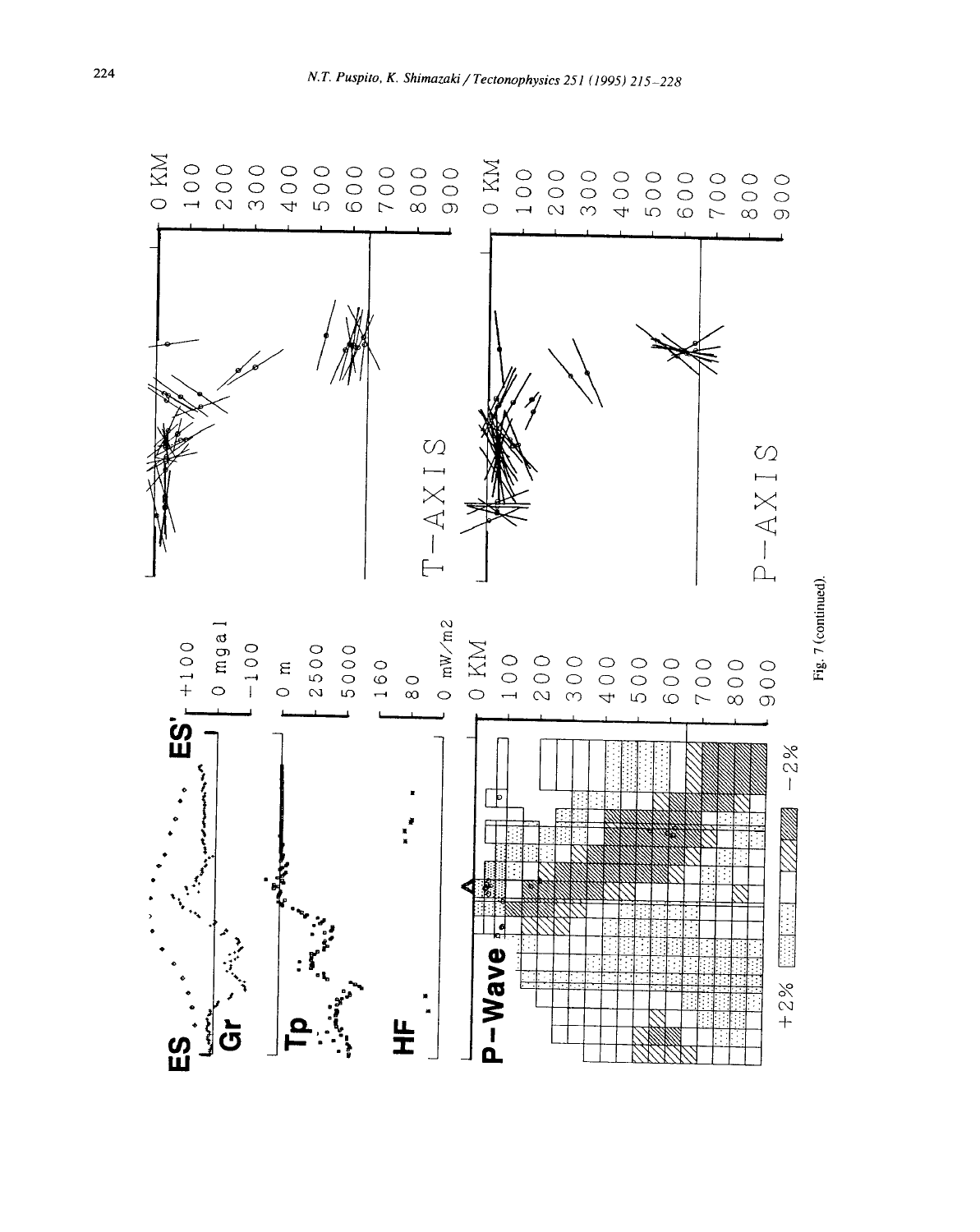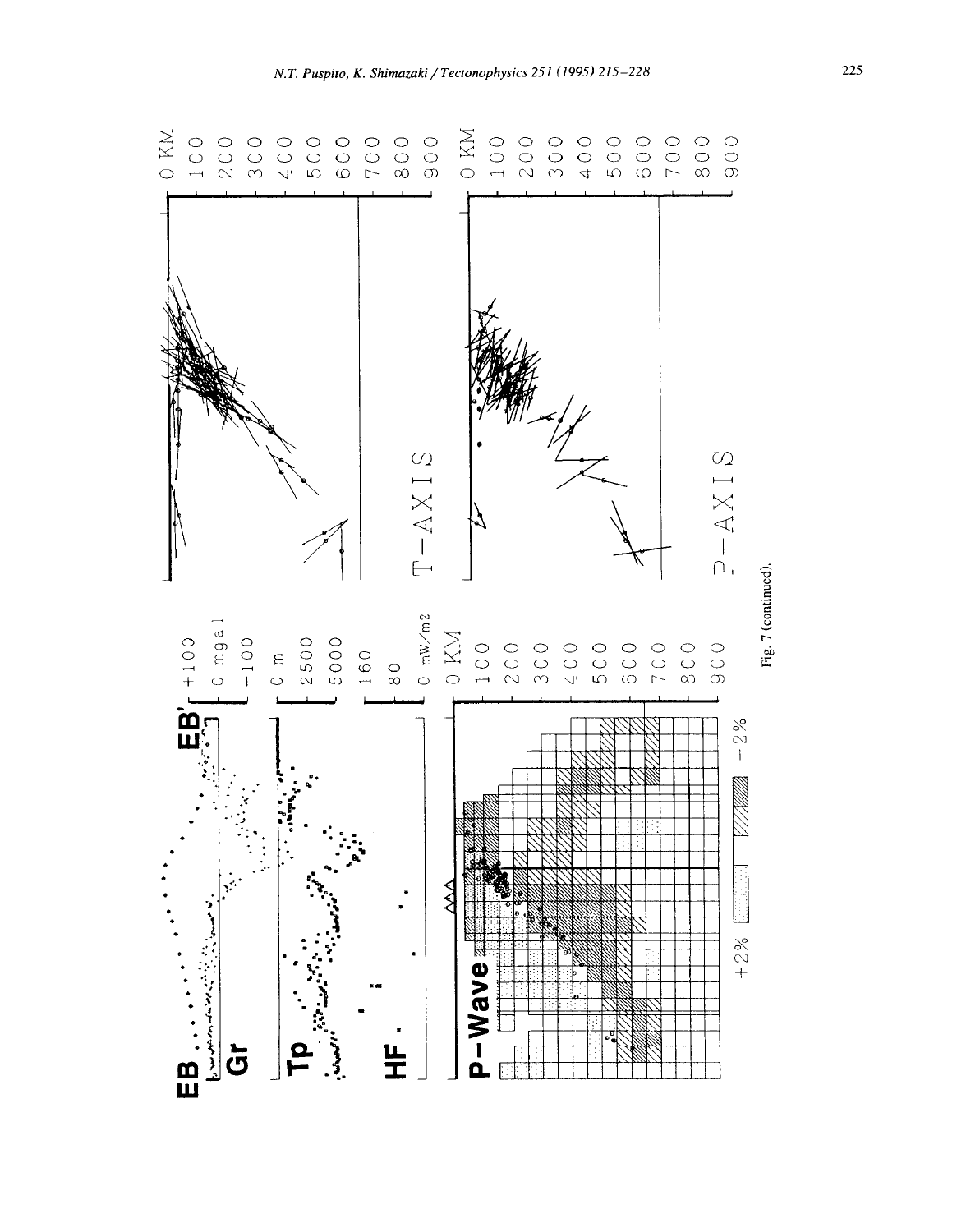type. Shallow earthquakes near the trench axis are clearly dominated by normal earthquakes type. These shallow normal earthquakes can be also found along the trench in the east of this cross-section. Among them is the 1977 Sumba earthquake  $(Ms = 7.9)$ . The area north of the volcanic front is characterized by the shallow thrust earthquakes which indicate backarc thrusting in this region. This kind of thrust earthquakes can be found also in the east of this cross-section. Among them is the 1992 Flores earthquake  $(Ms = 7.5)$ .

### *3.3. The Banda arc*

The *EB-EB'* cross-section (Fig. 7c) represents the eastern part of the Banda arc (Fig. 2). The cross-section is taken across the Timor trough and the entire Banda Sea including the outer- and innerarcs and the Weber deep. This cross-section cuts across the most complicated pattern of submarine topography, especially large topographic features in the Banda Sea region. The water depth in the Weber deep reaches about 8000 m and is much deeper than the Timor trough. The Weber deep is characterized by a very large negative gravity anomaly (about  $-250$  mgal) while the Timor trough is characterized by a large negative anomaly of about  $-120$  mgal. The calculated effect of deep slab shows its maximum (about 190 mgal) near the volcanic front. The gravity anomaly in the back-arc region shows a positive anomaly without conspicuous peak. Heat flow in the back-arc region varies from low to high. The dip of the Wadati-Benioff zone is about  $45^\circ$  to a depth of about 650 km. The slab-like high-velocity zone agrees fairly well with the distribution of earthquakes. The slab does not appear to penetrate into the lower mantle. The focal mechanism data clearly show that the deep earthquakes down to about 500 km depth are of the down-dip tension type. Below this depth the state of stress is not clearly defined. Shallow earthquakes in the back-arc region are characterized by the strike-slip earthquake type.

### **4. Discussion and conclusions**

The regional gravity anomaly (Figs. 4 and 7) generally depicts a pattern that is commonly **ob-** served in island arcs, a large negative anomaly along the trench axis and a large positive anomaly along the arc line. However, if we look at the data in more detail, we recognize that they show certain characteristics along the Sunda and Banda arcs. The regional positive gravity anomaly shows a systematic pattern, the positive gravity anomaly in the Eastern Sunda being larger than that in the Western Sunda and Banda arcs. First we suspect that this significant variation is partly caused by the effect of a deep slab. However, our simple calculation of the gravity anomaly caused by the deep slab has failed to explain this significant variation in the short-wavelength gravity anomaly. The peak of the calculated gravity anomaly caused by the deep slab does not fit with the peak of the positive gravity anomaly that is found along the coast line (Fig. 7). This discrepancy might be caused by the shallow structural effects, such as variation in crustal thickness and the existence of mineral bodies in the crust. However, detailed study is needed to clarify this point.

The averaged heat-flow map (Fig. 5) and the cross-sections (Fig. 7) generally show a pattern which is commonly observed across subduction regions, low near the trench axis and its ocean region and moderate to high in the arc and its back-arc side. Along the back-arc side of the Sunda and Banda arcs (Figs. 5 and 6), the heat flow generally decreases from west to east. Heat flow in the back-arc side of the Western Sunda arc is higher than that in the Eastern Sunda and the Banda arcs. A sharp decline of heat-flow values can be seen around the l18°E line (Fig. 6). The line separates the continental and oceanic crustal types beneath the back-arc side of the Sunda and Banda arcs (Katili, 1975; Hamilton, 1979). This variation may be caused by variation in crustal thickness along the back-arc side of the arcs. Unfortunately, there is very few detailed information on the crustal thickness along the back-arc side of the arcs. Thus, it is difficult to correlate the crustal thickness with the heat-flow distribution along the back-arc side of the arcs.

The P-wave tomographic image (Fig. 7a) shows that the slab penetrates to a depth of about 500 km below the Western Sunda arc where the seismicity does not exceed a depth of 250 km. In the Eastern Sunda arc where a seismic gap exists between depths of 300 and 500 km, the slab appears to be continuous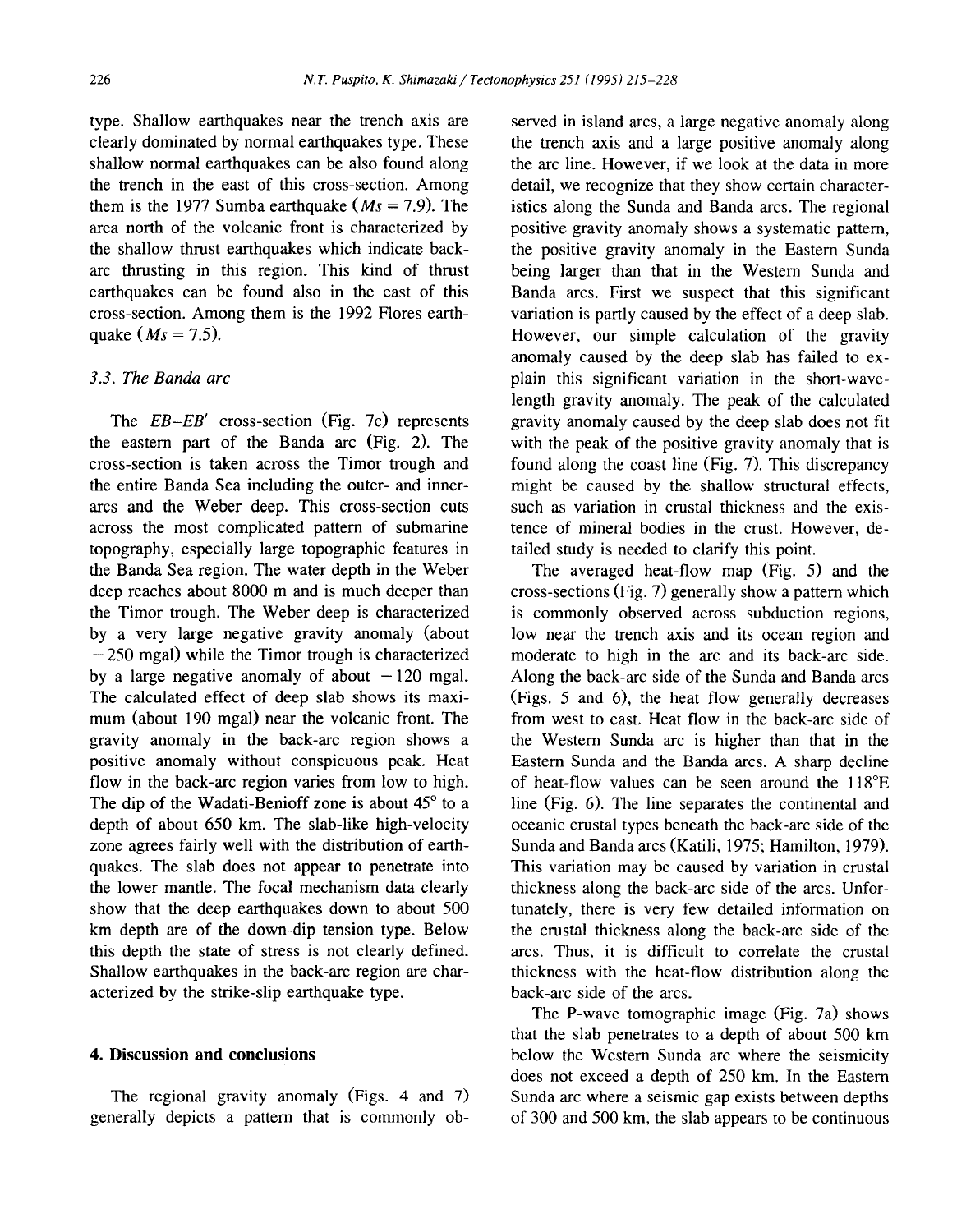and to penetrate into the lower mantle (Fig. 7b). The variation in the depth of slab penetration along the Western and Eastern Sunda may also be explained as being due to the effects of oblique subduction in the Western Sunda arc. The tectonic meaning of the existence of aseismic slab in the subduction zones, as the case in the Western Sunda and the Eastern Sunda arcs, still remains unclear. A similar case is found in the Tonga region where the slab seems to be continuous in the depth range where a seismic gap exists (Taniyama et al., 1990). For the penetration of slab into the lower mantle, one possible explanation would be the concept of whole mantle convection. However, this topic is still in dispute. In the Banda arc, where seismicity continues down to a depth of about 650 km, the slab dips gently and does not appear to penetrate into the lower mantle (Fig. 7c), which is different in the Eastern Sunda arc. The curving of the slab and the gentle dip (Cardwell and lsacks, 1978; Puspito et al., 1993) may prevent the slab to penetrate into the lower mantle. The shallow part of the Banda slab is the Australian continental lithosphere while the deeper part is the Indian oceanic lithosphere (Hamilton, 1979). Since the density of the Australian continental lithosphere is supposed to be less than that of the Banda Sea oceanic lithosphere, the subduction may gradually cease. The incapability of the Banda slab to penetrate into the lower mantle may be due to the gradual decay of subduction of the Australian continental lithosphere.

### **Acknowledgements**

We thank Profs. T. Seno, T. Miyatake and H. Kawakatsu and Dr. Y. Yamanaka of the Earthquake Research Institute of the University of Tokyo, for discussion.

#### **References**

- Bowin, C.O., Purdy, G.M., Johnston, C., Shor, G.G., Lawver, L., Hartono, H.M.S. and Pezek, J., 1980. Arc-continent collision in Banda Sea region. Am. Assoc. Pet. Geol. Bull., 64: 868-915.
- yardwell, R. and Isacks, B., 1978. Geometry of the subducted lithosphere beneath the Banda Sea in eastern Indonesia from seismicity and fault plane solutions. J. Geophys. Res., 83: 2825-2853.
- Carvalho, H. da S., Purwoko, Siswoyo, Thamrin, M. and Vacquier, V., 1980. Terrestrial heat flow in the tertiary basin of central Sumatra. Tectonophysics, 69: 163-188.
- Dziewonski, A.M. and Woodhouse, J.H., 1983. An experiment in systematic study of global seismicity: centroid-moment tensor solutions for 201 moderate and large earthquakes in 1981. J. Geophys. Res., 75: 1431-1444.
- Fitch, T.J. and Molnar, P., 1970. Focal mechanism along inclined earthquake zones in Indonesia-Philippine region. J. Geophys. Res., 75: 1431-1444.
- Hamilton, W., 1979. Tectonics of the Indonesian Region. US Geol. Surv. Prof. Pap., 1078, 345 pp.
- Hamilton, W., 1989. Convergent-plate tectonics viewed from the Indonesian region. In: A. Sudradjat, H.D. Tjia, S. Asikin and A.N. Katili (Editors), J.A. Katili Commemorative Volume. Geol. Indones., Indones. Assoc. Geol., pp. 35-88.
- Hasegawa, A., Umino, N. and Takagi, A., 1978. Double-planed structure of the deep seismic zone in the northeastern Japan arc. Tectonophysics, 101: 245-265.
- Haxby, W.F., Karner, G.D., LaBrecque, J.L. and Weissel, J.K., 1983. Digital images of combined oceanic and continental data sets and their use in tectonic studies. EOS Trans. Am. Geophys. Union, 64: 995-1004.
- Herrin, E., 1968. Seismological tables for P phases. Bull. Seismol. Soc. Am., 58: 1193-1241.
- Hirahara, K., 1988. Detection of three-dimensional velocity anisotropy. Phys. Earth. Planet. Inter., 51: 71-85.
- Katili, J.A., 1975. Volcanism and plate tectonics in the Indonesian island arcs. Tectonophysics, 26: 165-188.
- Kawakatsu, H., 1989. Centroid single force inversion of seismic waves generated by landslides. J. Geophys. Res., 94: 12, 363-12, 374.
- Kawakatsu, H., 1991. Enigma of earthquakes at ridgetransform-fault plate boundaries: distribution of non-double couple parameter of harvard CMT solutions. Geophys. Res. Lett., 18: 1103-1106.
- Matsubayashi, O. and Nagao, T., 1991. Compilation of heat flow data in southeast asia and its marginal seas. In: V. Cermák and L. Rybach (Editors), Terrestrial Heat Flow and the Lithosphere Structure. Springer, Heidelberg, pp. 444-456.
- Newcomb, K.R. and McCann, W.R., 1987. Seismic history and seismotectonics of the Sunda arc region. J. Geophys. Res., 92: 421-439.
- Nurusman, S. and Subono, S., 1992. Heat Flow Measurements in Indonesia. Pertamina, Jakarta (unpubl. rep.).
- Puspito, N.T., Yamanaka, Y., Miyatake, T., Shimazaki, K. and Hirahara, K., 1993. Three-dimensional P-wave velocity structure beneath the Indonesian region. Tectonophysics, 220:175- 192.
- Sugimura, A. and Uyeda, S., 1973. Island Arcs: Japan and its Environs. Elsevier, Amsterdam.
- Talwani, M., Worzel, J.L. and Landisman, M., 1959. Rapid gravity computations for two-dimensional bodies with application to the Mendocino submarine fracture zone. J. Geophys. Res., 64: 49-59.
- Taniyama, H., Shimazaki, K. and Hiarahara, K., 1990. Corrections for receiver structure in teleseismic travel time inversion: 3-D